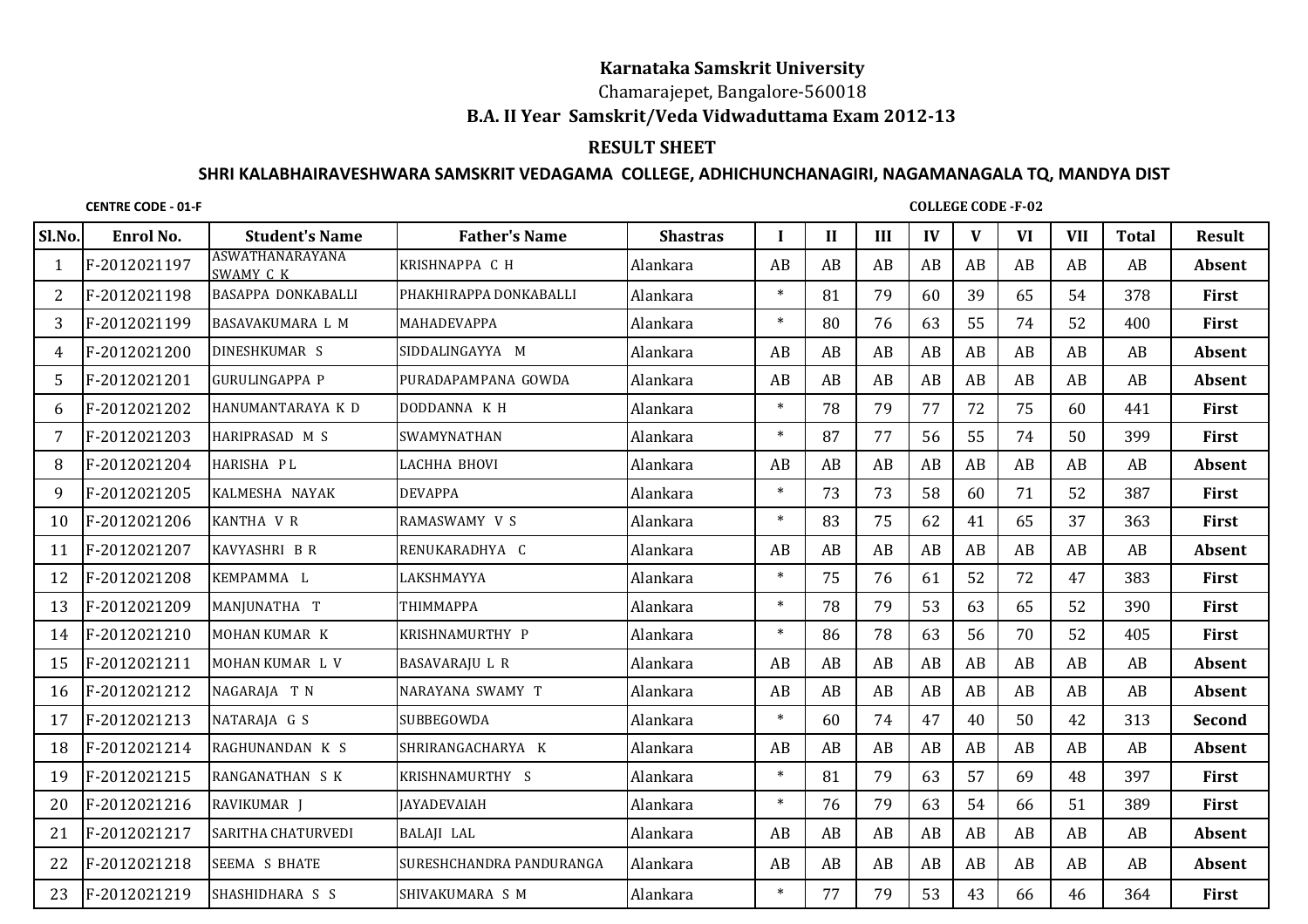| 24 | F-2012021220 | SRINIVASA S                       | SHIVANNA           | Alankara     | $\ast$ | 85 | 77 | 63 | 60 | 70 | 54 | 409 | <b>First</b>  |
|----|--------------|-----------------------------------|--------------------|--------------|--------|----|----|----|----|----|----|-----|---------------|
| 25 | F-2012021221 | THIMMAIAH V                       | VENKATESHAIAH      | Alankara     | $\ast$ | 73 | 89 | 65 | 66 | 65 | 60 | 418 | <b>First</b>  |
| 26 | F-2012021222 | YASHAWANTHA G                     | GANGADHARA         | Alankara     | AB     | AB | AB | AB | AB | AB | AB | AB  | <b>Absent</b> |
| 27 | F-2012021223 | YASHODHA R                        | RAMAKRISHNA K H    | Alankara     | $\ast$ | 85 | 83 | 67 | 56 | 73 | 51 | 415 | <b>First</b>  |
| 28 | F-2012021224 | BHAVYA C K                        | KUMARASWAMY C S    | Vyakarana    | $\ast$ | 77 | 79 | 70 | 46 | 50 | 62 | 384 | First         |
| 29 | F-2012021225 | GANGADHARAIAH T G                 | GIRIYAPPA          | Vyakarana    | AB     | AB | AB | AB | AB | AB | AB | AB  | <b>Absent</b> |
| 30 | F-2012021226 | <b>INDRAMMA</b>                   | LATE TIRUMALAIAH   | Vyakarana    | $\ast$ | 77 | 74 | 77 | 45 | 46 | 57 | 376 | <b>First</b>  |
| 31 | F-2012021227 | KULLEGOWDA V N                    | NAGANNA            | Vyakarana    | $\ast$ | 83 | 77 | 71 | 47 | 53 | 48 | 379 | Pass          |
| 32 | F-2012021228 | MANJAYYA HIREMATH                 | MUTTAYYA HIREMATH  | Vyakarana    | AB     | AB | AB | AB | AB | AB | AB | AB  | <b>Absent</b> |
| 33 | F-2012021229 | MOHAN KUMAR                       | NANJUNDAIAH        | Vyakarana    | AB     | AB | AB | AB | AB | AB | AB | AB  | Absent        |
| 34 | F-2012021230 | NIRMALANANDANATHA<br><b>SWAMY</b> | NARASAIAH          | Vyakarana    | AB     | AB | AB | AB | AB | AB | AB | AB  | Absent        |
| 35 | F-2012021231 | PAVITHRA S                        | SOMASHEKAR         | Vyakarana    | $\ast$ | 76 | 78 | 69 | 46 | 46 | 42 | 357 | <b>Second</b> |
| 36 | F-2012021232 | PUTTEGOWDA G                      | CHIKKEGOWDA        | Vyakarana    | AB     | AB | AB | AB | AB | AB | AB | AB  | Absent        |
| 37 | F-2012021233 | VASUDEVA B R                      | RANGAPPA N         | Vyakarana    | $\ast$ | 73 | 76 | 73 | 48 | 44 | 52 | 366 | First         |
| 38 | F-2012021234 | DIDDIGI VAMSI KRISHNA             | VEDAVYASA RAO D    | Naveenanyaya | AB     | AB | AB | AB | AB | AB | AB | AB  | <b>Absent</b> |
| 39 | F-2012021235 | DINESH C N                        | NANJUNDAIAH C C    | Naveenanyaya | AB     | AB | AB | AB | AB | AB | AB | AB  | Absent        |
| 40 | F-2012021236 | JAGADEESHA G                      | GANGARAJU          | Naveenanyaya | AB     | AB | AB | AB | AB | AB | AB | AB  | Absent        |
| 41 | F-2012021237 | KARUNAKARA M                      | MAHADEVAPPA        | Naveenanyaya | AB     | AB | AB | AB | AB | AB | AB | AB  | <b>Absent</b> |
| 42 | F-2012021238 | MANJUNATHA K H                    | <b>HATTI BHOVI</b> | Naveenanyaya | AB     | AB | AB | AB | AB | AB | AB | AB  | Absent        |
| 43 | F-2012021239 | RANGAPPA R                        | <b>RAMAIAH</b>     | Naveenanyaya | $\ast$ | 80 | 85 | 60 | 12 | 43 | 54 | 334 | Fail          |
| 44 | F-2012021240 | SHIVAKUMARA V R                   | RAMAKRISHNA K H    | Naveenanyaya | $\ast$ | 65 | 85 | 50 | 10 | 40 | 49 | 299 | Fail          |
| 45 | F-2012021241 | SIDDARAJU L                       | LAKSHMAIAH         | Naveenanyaya | AB     | AB | AB | AB | AB | AB | AB | AB  | Absent        |
| 46 | F-2012021242 | SREESHYLASWAMY                    | <b>DHONDAPPA</b>   | Naveenanyaya | AB     | AB | AB | AB | AB | AB | AB | AB  | Absent        |
| 47 | F-2012021243 | BASAVARAJU B B                    | <b>BENAKAPPA</b>   | Jyothishya   | $\ast$ | 51 | 50 | 14 | 20 | 40 | 31 | 206 | Fail          |
| 48 | F-2012021244 | BHOGANANDISWARA R N               | NARAYANAPPA        | Jyothishya   | AB     | AB | AB | AB | AB | AB | AB | AB  | Absent        |
| 49 | F-2012021245 | CHANDRASHEKARANATHA<br>SWAMY      | <b>BHYRAPPA</b>    | Jyothishya   | AB     | AB | AB | AB | AB | AB | AB | AB  | Absent        |
| 50 | F-2012021246 | GIREESH H S                       | SHIVANNA           | Jyothishya   | AB     | AB | AB | AB | AB | AB | AB | AB  | Absent        |
| 51 | F-2012021247 | LAXMANA K                         | <b>KADARAIAH</b>   | Jyothishya   | $\ast$ | 40 | 65 | 12 | 23 | 12 | AB | 152 | Fail          |
| 52 | F-2012021248 | SEETHARAMARAJU B                  | NARAYANA           | Jyothishya   | $\ast$ | 48 | 43 | 24 | 25 | 34 | 18 | 192 | Fail          |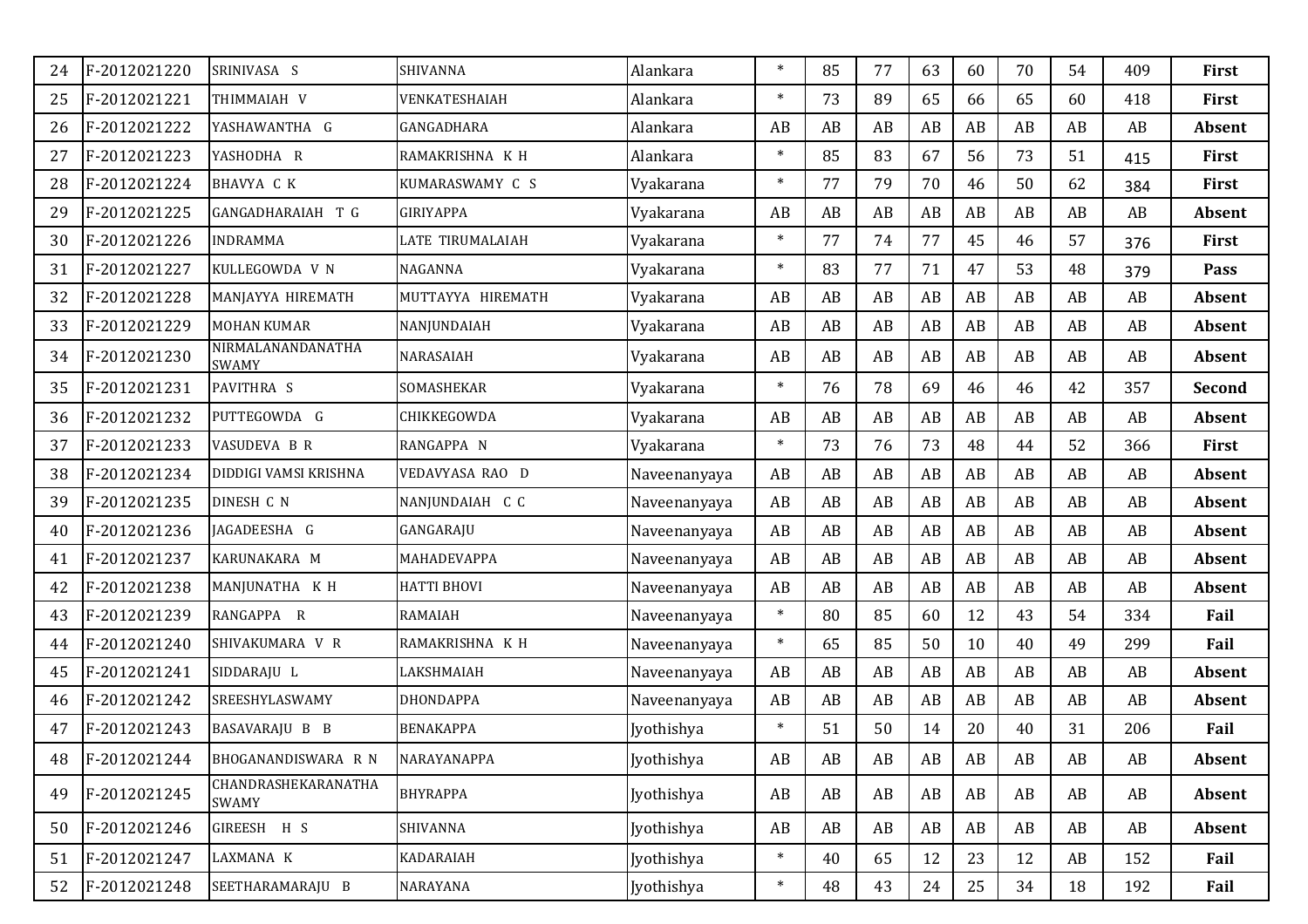| 53 | F-2012021249 | SHANKARAPPA N                       | NINGAPPA              | Jyothishya             | $\ast$ | 44 | 49 | 12     | 16     | 13 | AB  | 134 | Fail          |
|----|--------------|-------------------------------------|-----------------------|------------------------|--------|----|----|--------|--------|----|-----|-----|---------------|
| 54 | F-2012021250 | SHIVAKUMARA T N                     | NANJAPPA T N          | Jyothishya             | AB     | AB | AB | AB     | AB     | AB | AB  | AB  | Absent        |
| 55 | F-2012021251 | THIMMANNA R                         | RAMAKRISHNA BHOVI     | Jyothishya             | AB     | AB | AB | AB     | AB     | AB | AB  | AB  | <b>Absent</b> |
| 56 | F-2012021252 | MANOHARA RAMEGOWDA                  | <b>RAMEGOWDA</b>      | Dharmashastra          | AB     | AB | AB | AB     | AB     | AB | AB  | AB  | Absent        |
| 57 | F-2012021253 | MUKESH C B                          | BASAVARAJU            | Dharmashastra          | $\ast$ | 66 | 71 | 8      | 56     | 45 | 52  | 298 | Fail          |
| 58 | F-2012021254 | RAGHU D                             | <b>DEVAPPAJI</b>      | Dharmashastra          | $\ast$ | 72 | 85 | 8      | 54     | 43 | 35  | 297 | Fail          |
| 59 | F-2012021255 | POORNANDA BHARATI<br><b>SWAMIII</b> | MEGHASETTY S A        | Dharmashastra          | AB     | AB | AB | AB     | AB     | AB | AB  | AB  | <b>Absent</b> |
| 60 | F-2012021256 | RAJASHEKARA V M                     | MELAIAH               | Dharmashastra          | $\ast$ | 67 | 83 | 40     | 63     | 46 | 57  | 356 | Pass          |
| 61 | F-2012021257 | SWARNAMBHA C S                      | SHIVAGANGAPPA         | Dharmashastra          | $\ast$ | 67 | 86 | 32     | 59     | 42 | 69  | 355 | Fail          |
| 62 | F-2012021258 | DHANANJAYA K U                      | <b>UGRAPPA</b>        | Adwaitha               | $\ast$ | 80 | 80 | 84     | 55     | 73 | 57  | 429 | PasS          |
| 63 | F-2012021259 | <b>GURUSHANTH</b>                   | MRUTHYUNJAYA          | Adwaitha               | $\ast$ | 62 | 82 | 67     | 48     | 59 | 46  | 364 | <b>First</b>  |
| 64 | F-2012021260 | HARISH KUMAR U                      | UMASHANKAR            | Adwaitha               | $\ast$ | 81 | 83 | 76     | 58     | 78 | 53  | 429 | <b>First</b>  |
| 65 | F-2012021261 | KARTHIK M M                         | MANJUNATHA M S        | Adwaitha               | AB     | AB | AB | AB     | AB     | AB | AB  | AB  | Absent        |
| 66 | F-2012021262 | PANKAIA R                           | RAMACHANDRA N         | Adwaitha               | $\ast$ | 93 | 81 | 81     | 57     | 68 | 56  | 436 | <b>First</b>  |
| 67 | F-2012021263 | <b>SHARATH BU</b>                   | <b>UMESH B N</b>      | Adwaitha               | AB     | AB | AB | AB     | AB     | AB | AB  | AB  | Absent        |
| 68 | F-2012021264 | SHASHIDHARA D                       | <b>DASAPPA</b>        | Adwaitha               | $\ast$ | 78 | 76 | 76     | 44     | 72 | 50  | 396 | <b>First</b>  |
| 69 | F-2012021265 | SHIVAGOND MUDHOL                    | SHIVARUDRAPPA         | Adwaitha               | AB     | AB | AB | AB     | AB     | AB | AB  | AB  | Absent        |
| 70 | F-2012021266 | SHIVALINGAPPA ANNAPPA<br>KULLOLLI   | ANNAPPA KULLOLLI      | Adwaitha               | $\ast$ | 62 | 72 | 65     | 49     | 50 | 40  | 338 | <b>Second</b> |
| 71 | F-2012021267 | KESHAVASWAMY D R                    | RANGEGOWDA            | Krishnayajurved        |        |    |    | $\ast$ | $\ast$ | 48 | 368 | 416 | First         |
| 72 | F-2012021268 | KOMALA S L                          | LOKESHA ARADHYA S     | <u>Krishnayajurved</u> |        |    |    | $\ast$ | $\ast$ | AB | AB  | AB  | Absent        |
| 73 | F-2012021269 | MANOJA HOBALI                       | KRISHNA BHATTA        | <b>Krishnayajurved</b> |        |    |    | $\ast$ | $\ast$ | 42 | 353 | 395 | <b>First</b>  |
| 74 | F-2012021270 | MURALI K S                          | <b>KRISHNAPPA</b>     | <b>Krishnayajurved</b> |        |    |    | $\ast$ | $\ast$ | AB | AB  | AB  | Absent        |
| 75 | F-2012021271 | RENUKA PRASAD S L                   | LOKESHA ARADHYA S     | Krishnayajurved        |        |    |    | $\ast$ | $\ast$ | AB | AB  | AB  | Absent        |
| 76 | F-2012021272 | THEJASWI K N                        | NAGANNA               | <b>Krishnayajurved</b> |        |    |    | $\ast$ | $\ast$ | 20 | 355 | 375 | Fail          |
| 77 | P-2012021273 | RAMAKRISHNA H N                     | <b>JALI NANJAPPA</b>  | Alankara               | $\ast$ | 85 | 78 | 58     | 43     | 68 | 48  | 380 | First         |
| 78 | P-2012021274 | NANDINI H V                         | VEERABHADRASWAMY .M.P | Alankara               | $\ast$ | 72 | 85 | 55     | 45     | 67 | 51  | 375 | First         |
| 79 | P-2012021275 | MANJUNATHA M M                      | MALLIKARJUNA SWAMY    | Alankara               | $\ast$ | 71 | 83 | 50     | 49     | 62 | 50  | 365 | First         |
| 80 | P-2012021276 | MAHALAKSHMI N                       | NARAYANAPPA           | Adwaitha               | AB     | AB | AB | AB     | AB     | AB | AB  | AB  | Absent        |
| 81 | P-2012021277 | SHIVAMURTHY M                       | MARULA SIDDAIAH M     | Adwaitha               | AB     | AB | AB | AB     | AB     | AB | AB  | AB  | Absent        |
| 82 | P-2012021278 | INDRESHAPPA N                       | NANJUNDAIAH           | Adwaitha               | AB     | AB | AB | AB     | AB     | AB | AB  | AB  | Absent        |